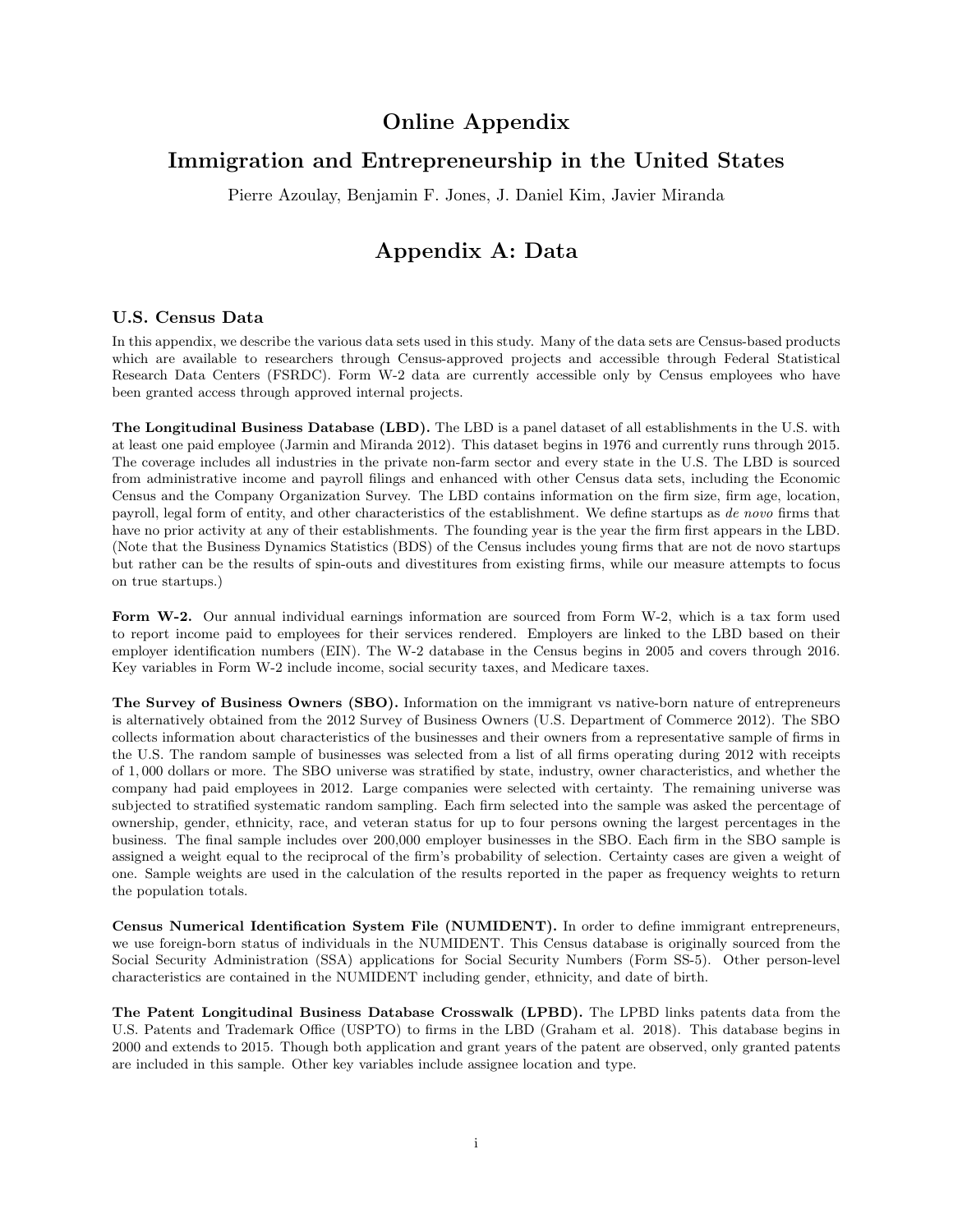### Fortune 500 Data

We collected founder and founding information for the firms listed in the 2017 edition of the Fortune 500 ranking. For each firm, we capture, whenever possible, the year of incorporation, the name of the founder, and his/her country of birth. This data collection builds on earlier efforts by the New American Economy Research Fund (2011, 2018) and the Center for American Entrepreneurship  $(2017)^{1}$ . We extend their analysis by including all founders for these firms, whether U.S.-born or immigrants.

This process is straightforward for many firms, particularly those that were founded in the recent past.<sup>ii</sup> For others, it is more challenging, since they are the offspring of many merged entities. Our approach is to walk back the genealogical tree of each firm to the earliest parent possible, and then to identify the founders of these parents.iii A firm will therefore have potentially many founders because it has multiple parents.

There are also particular cases where we do not include the firm. For some firms (particularly railroads and power utilities), there are very many mergers and it is not possible to trace the founders effectively. Further, web searches and biographical research occasionally do not enable us to ascertain the place of birth of any of the firm's original founders. If we cannot determine immigration status for any founder, the firm is dropped from the analysis. Separately, some firms listed in the Fortune 500 were not created through acts of entrepreneurship, but rather by government fiat (Fannie Mae is such an example; Delek U.S. holdings, the state-owned Israel oil company is another one). We exclude these firms from the analysis since they cannot be said to have founders in the traditional sense.<sup>iv</sup> Overall, the sample includes 449 firms and 730 founders for whom we can determine country of birth.

Post-1970 sample. As an additional check on the Fortune 500 analysis, we also consider firms founded since 1970. This includes 117 firms (and 223 founders with country of birth information) in the Fortune 500 ranking. We additionally focus on this time period for two reasons. First, the ability to identify founders —and to ascertain their country of birth —is greater when focusing on firms founded in the more recent past. Second, the recent subset may be most relevant to understanding links between entrepreneurship and immigration in a contemporary setting.

#### Population Data

The firm size distributions and rate of entrepreneurship measures are normalized by the population size of the relevant group (U.S.-born and immigrant individuals). To ascertain these population sizes we use two different methods, depending on the data source. We also consider robustness tests.

For the administrative data, we use the underlying, complete population of W-2 workers. All individuals with W-2's in the U.S. economy are matched to Census NUMIDENT to code U.S. born and foreign-born workers. This analysis covers these populations of workers from 2005-2010 to match with the founding years we study.

For the SBO data and the Fortune 500 data, the founding years of the firms extend back over many decades. For historical population estimates, we rely on numbers contained in U.S. censuses and collated by the Migration Policy Institute.<sup>v</sup> This data provides estimates of the immigrant population for each decade from 1850-2010 and annual estimates thereafter. These data explicitly include estimates of the unauthorized immigrant population.

Population weights. Since the immigrant population share changes over time, and the SBO and Fortune 500 data include a wide range of founding years, we calculate a weighted population over the relevant distribution of founding years. Specifically, for the firm size distributions, in each size bin  $\times$  immigration status cell, we normalize the count

<sup>&</sup>lt;sup>i</sup>See https://startupsusa.org/fortune500/ and https://research.newamericaneconomy.org/report/new-americanfortune-500-in-2018-the-entrepreneurial-legacy-of-immigrants-and-their-children/.

iiThink for example of Hewlett-Packard: incorporated in 1939, with two founders, both native born. Or Google: incorporated in 1998, with two founders, one native-born, the other an immigrant.

iiiFor instance, American Airlines has two parents, Colonial Air Transport (incorporated in 1926, one native-born founder) and Robertson Aircraft Corporation (incorporated in 1921, two native-born founders).

ivA related example is that of Targa Resources. Warburg Pincus engineered a merger to create this firm in 2003, but it would be wrong to list as its founder Eric Warburg, who created the investment bank back in 1900.

 $V^V$ Available at https://www.migrationpolicy.org/programs/data-hub/charts/immigrant-population-over-time. Immigration figures for decades prior to 1970 stem from the work of Gibson and Campbell (1999).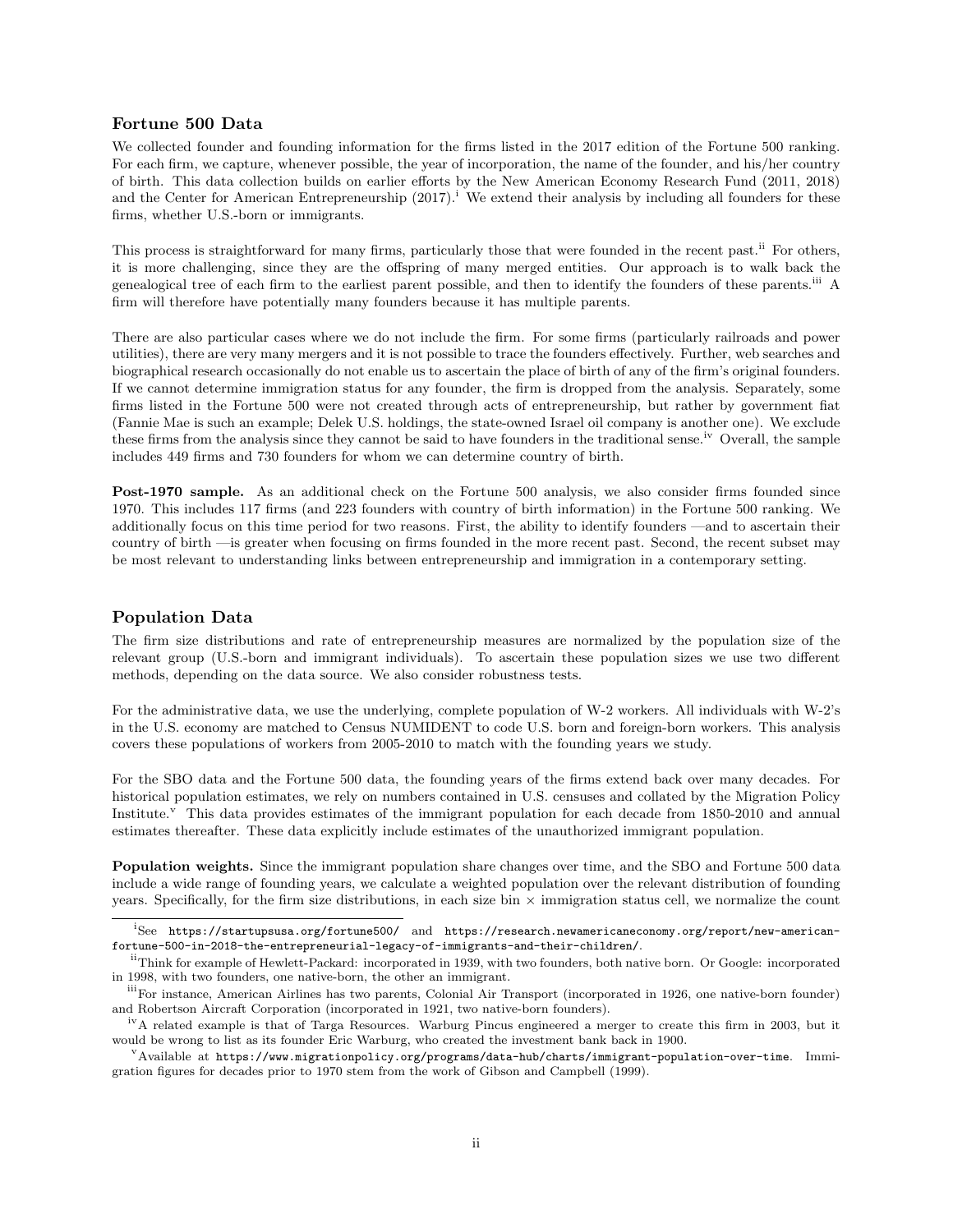of firms by the group's population. This population is the weighted averaged across the distribution of founding years of the firms in that size bin.

Entrepreneurship Rates. Comparing the administrative data and SBO approaches, note that rates of entrepreneurial entry have several differences in their calculation. First, there is a distinction between stocks and flows. The administrative data focuses on the flow of new business over the 2005-2010 interval, while the SBO looks at the stock of businesses at a point in time. Because the interval for the administrative data is short, the flow of new business formation will show a smaller rate of founders among the overall working population, whereas the SBO measure approximates the longer-run equilibrium rate. Second, the population normalizations are different. With the administrative data, we have the entrepreneurial rate among the workforce (W-2 workers). With the SBO data, we have the entrepreneurial rate among the entire population, which is substantially bigger than the total workforce and thus pushes down the SBO rate by comparison (and in contrast to the stock vs. flow issue which amplifies the SBO rate). Third, the measurement construct is different because the SBO allows us to see the top 4 owners of the firm (in 2012) and we look at those owners who were also reported as original founders in the survey. This means that we don't see founders for old firms or firms where the founders have exited from lead ownership roles. Despite these differences, we find that the relative entry rate of immigrants and native-born individuals  $(e_1^*/e_0^*)$  is very similar when using the administrative data or SBO data approach.

Unauthorized immigrant population. The census population data in each time period includes all individuals present in the U.S., regardless of citizenship or legal immigration status. In practice, demographers have long recognized that undocumented immigrants are less likely to participate in census surveys, a source of "coverage error" that is then corrected for in these population counts (Van Hook and Bachmeier 2013; Passel and Cohn 2018). Of note, disagreements regarding estimates of the undocumented immigrant population occur within a relatively narrow range.<sup>vi</sup>

While there is no obvious bias in these population estimates, one may nonetheless consider how sensitive the results in the paper could be to any under-count of the immigrant population. Specifically, how much would the underlying immigrant population need to be scaled up so that the aggregate employment in immigrant-founded firms, per immigrant in the population, declines to the equivalent measure for the native-born?

We find that the required immigrant population scaling is at least 40-60%, depending on the data set. To put this required under-count in context, estimates suggest approximately 45.6m foreign-born individuals in the U.S. in 2017, including approximately 10.5m unauthorized immigrants (Passel and Cohn 2018). Higher estimates suggest as many as 12 million unauthorized immigrants (Kamarck and Stenglein 2019). Under-counting the total immigrant population by 40-60% would mean that unauthorized immigrants total 30 million or more individuals, in comparison to standard estimates of 10.5-12 million. There is no evidence that immigration could be understated by anything close to this magnitude. Overall, immigration on net appears to be a net job creator in the U.S. economy when including unauthorized immigrants.

<sup>&</sup>lt;sup>vi</sup>Despite using slightly different data and assumptions, estimates from the Pew Research Fund, the Department of Homeland Security, and the Center for Migration Studies have never differed by more than 1 million people, less than 10% of the total unauthorized population.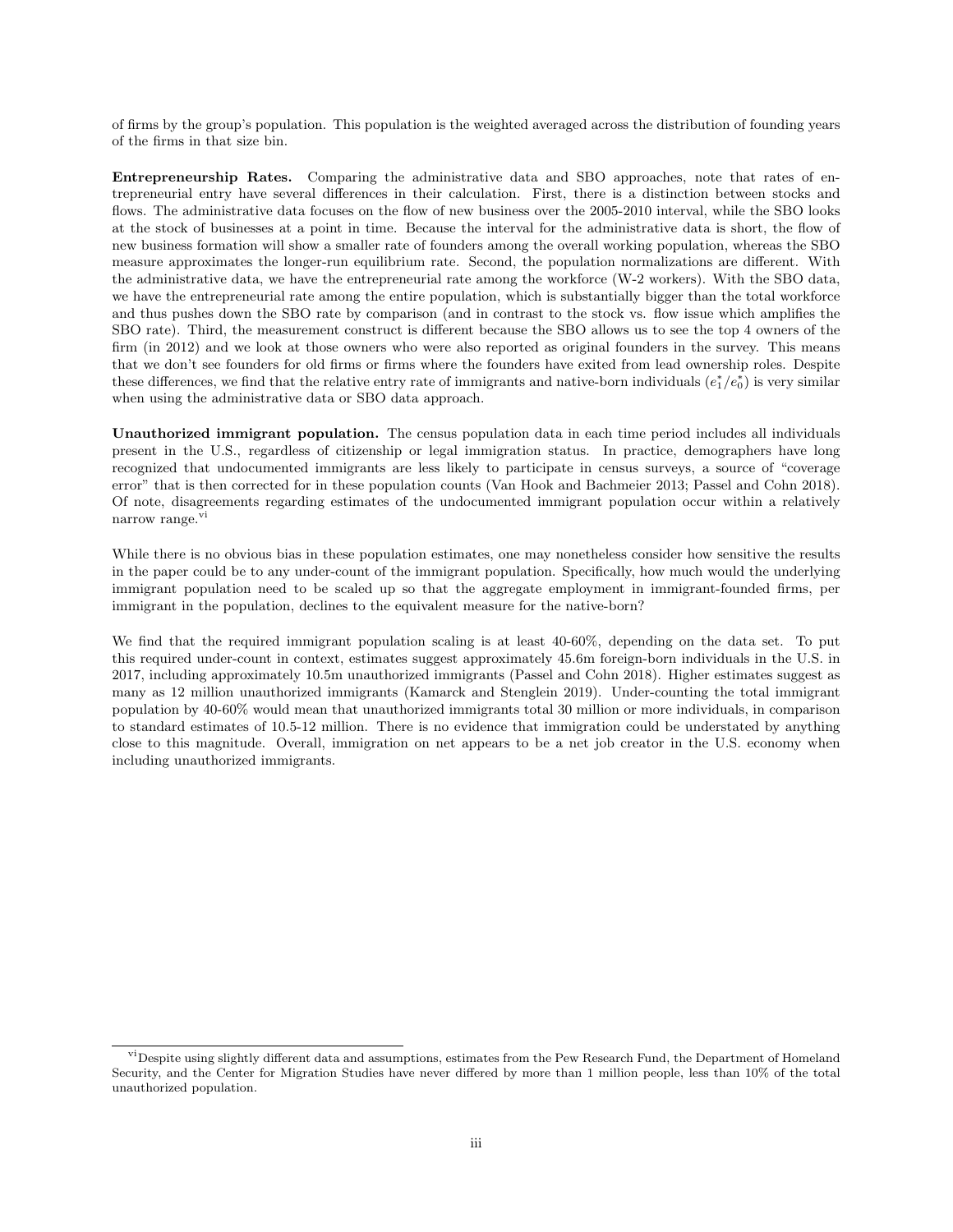# Appendix B: Additional Results

### Fortune 500 firms, Post 1970

As an additional view of the Fortune 500 data, Appendix Figure B1 repeats Figure 3 but now focusing on the (2017) Fortune 500 firms that are founded from 1970 onward. This subset includes 123 firms. Studying firms founded since 1970 has two advantages: The founder information is more comprehensive for this subset and the recent subset is more relevant to contemporary immigration outcomes. As can be seen, the results are similar.

#### Slope Calculations

We calculate the firm size distribution slope parameters and their standard errors for all definitions in all figures. We follow Newman (2005) to use best practices for power law distributions, which is a maximum likelihood method.<sup>vii</sup> The slopes and their standard errors are reported in Table B2. We emphasize the SBO as this comes closest to the long-run distribution for the whole support of firm size. The slopes are extremely similar using Definitions 1, 2, or 3—varying slightly around 1.78. They are still statistically significantly different given the scale of the data. As another comparison, we also examined the power law slope in the whole LBD, and find a slope of 1.74.

#### Calibration

Corollary 3 provides the basis for a calibration, quantifying the implications of immigration for economy-wide wages and per-capita income. Specifically, consider equation (9), repeated here for the wage comparative statics:

$$
\frac{d \log w^*}{d n_1} = \theta \frac{a_1^{\gamma} - a_0^{\gamma}}{a_0^{\gamma} n_0 + a_1^{\gamma} n_1}
$$
\n(10)

Rewriting the right hand side in ratios of the form  $(a_1/a_0)^\gamma$  and using (8), we can express the ratios in terms of relative entrepreneurial entry rates from the immigrant and native populations:

$$
\frac{d \log w^*}{dn_1} = \theta \frac{e_1^*/e_0^* - 1}{[e_1^*/e_0^* - 1]n_1 + 1} \tag{11}
$$

For a sufficiently fat tailed power law, where the slope is less than 2 (which we find in all data sets and founder definitions—see Table B2) the relevant case for calibration as  $a_{max}$  becomes large is  $\theta = 1 - \beta$ . Taking observed values of  $e_1^*/e_0^* = 1.8$  and  $n_1 = 0.13$  in the administrative data, and  $\beta = 2/3$  to match the labor share, we find  $\frac{d \log w^*}{dn_1} = 0.24$ , as reported in the text. By Corollary 3, the comparative static for per-capita income is the same.

#### Wages in Immigrant vs. Native Founded Firms

The empirical results investigate employment and the firm size distribution for native-founded and immigrant-founded firms. The empirical analysis in turn follows our conceptual framework, where individuals have heterogeneous entrepreneurial acumen and, for simplicity, homogeneous labor.

Of additional interest may be the wages for the jobs that these founders create and how these wages compare between immigrant and native-founded firms. The administrative data, with which we have integrated the W-2 records for every individual working in these firms, provides an additional opportunity to examine wages in a systematic fashion. We run OLS regressions of the form

$$
log(w_i) = \alpha + \beta ImmigrantFounded_f + \gamma X_i + \theta Z_f + \varepsilon_i
$$

where  $w_i$  is the individual worker i's annual W-2 earnings from employer f,  $X_i$  is a vector of the individual worker characteristics, and  $Z_f$  is a vector of the firm's characteristics. Individual worker characteristics include fixed effects for age and indicators for gender and for being foreign-born. Firm characteristics include fixed effects for founding year, fixed effects for county, and fixed effects for sector using NAICS 4-digit industry codes. Results are presented in Table B1 and are discussed in Section 5.2.

 $vii$ In particular, see equations [5] and [6], as well as Appendix B in Newman [2005].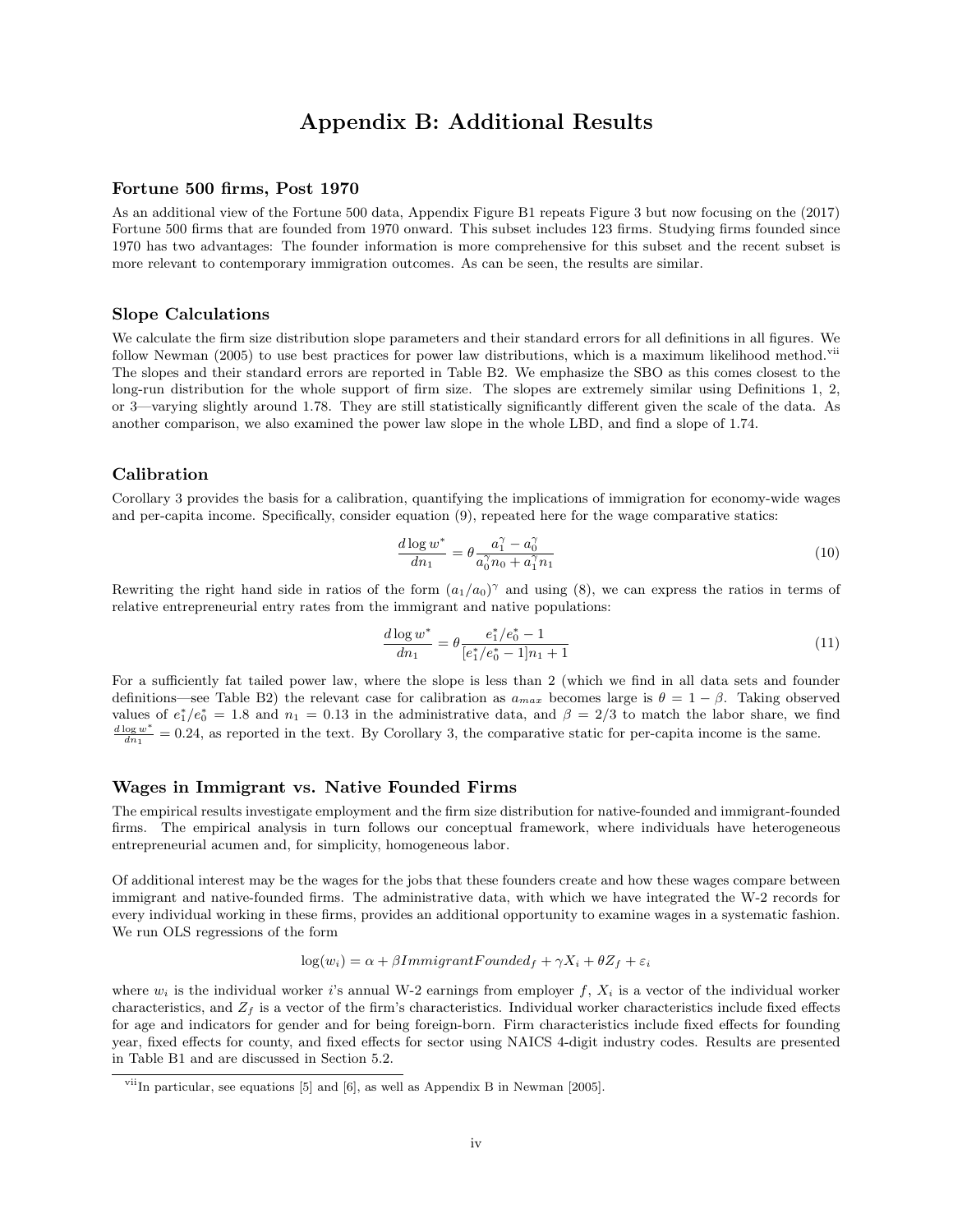### Patenting

Figure 4 presents the patenting rate by firm size, comparing immigrant-founded and native-founded firms, in the administrative data. This analysis uses Definition 1 for defining immigrant firms. That is, we consider firms as immigrant-founded if at least 1 of the founders is an immigrant. Appendix Figure B2 repeats the analysis but uses Definition 2 instead. In this definition, the firm is an immigrant-founded firm only if the highest-wage individual in the founding team is an immigrant. (By construction, now the native-founded firms include some founding teams that include immigrants.) Under this definition, immigrant-founded teams still have a higher rate of patenting in each size bucket, although the difference is not as large.

### Timing

Studies of mass migration events in U.S. history find large and persistent long-run gains in income per-capita in regions that experienced greater immigration (Tabellini 2020, Sequeira et al. 2020). Other studies investigate shorter-run outcomes from migration events, and often do not find negative employment or wage effects. For example, Card (1990) examines the five-year period after the Mariel Boatlift. While final output demand from immigrant workers is immediate, and pushes toward neutral employment effects in general equilibrium (as in the model of Section 3), an interesting question is whether the entrepreneurial orientation appears over a short enough time period to be of relevance to shorter-run outcomes.

To study this question, we integrated the American Community Survey, which provides year of entry for U.S. immigrants. For this Census survey, we then focused on individuals who entered the United States in 2005, providing a ten-year window through 2015 where we can comprehensively ascertain labor force participation, wage employment, and new business creation. We find that, among the immigrants in the sample who founded a firm within ten years, roughly half did so within a window of five years, with the highest rate appearing in year 2. This indicates that new venture dynamics appear to be relevant even in the short run. We treat these findings as suggestive and leave systematic study of dynamics of labor market entry and new venture creation to future work.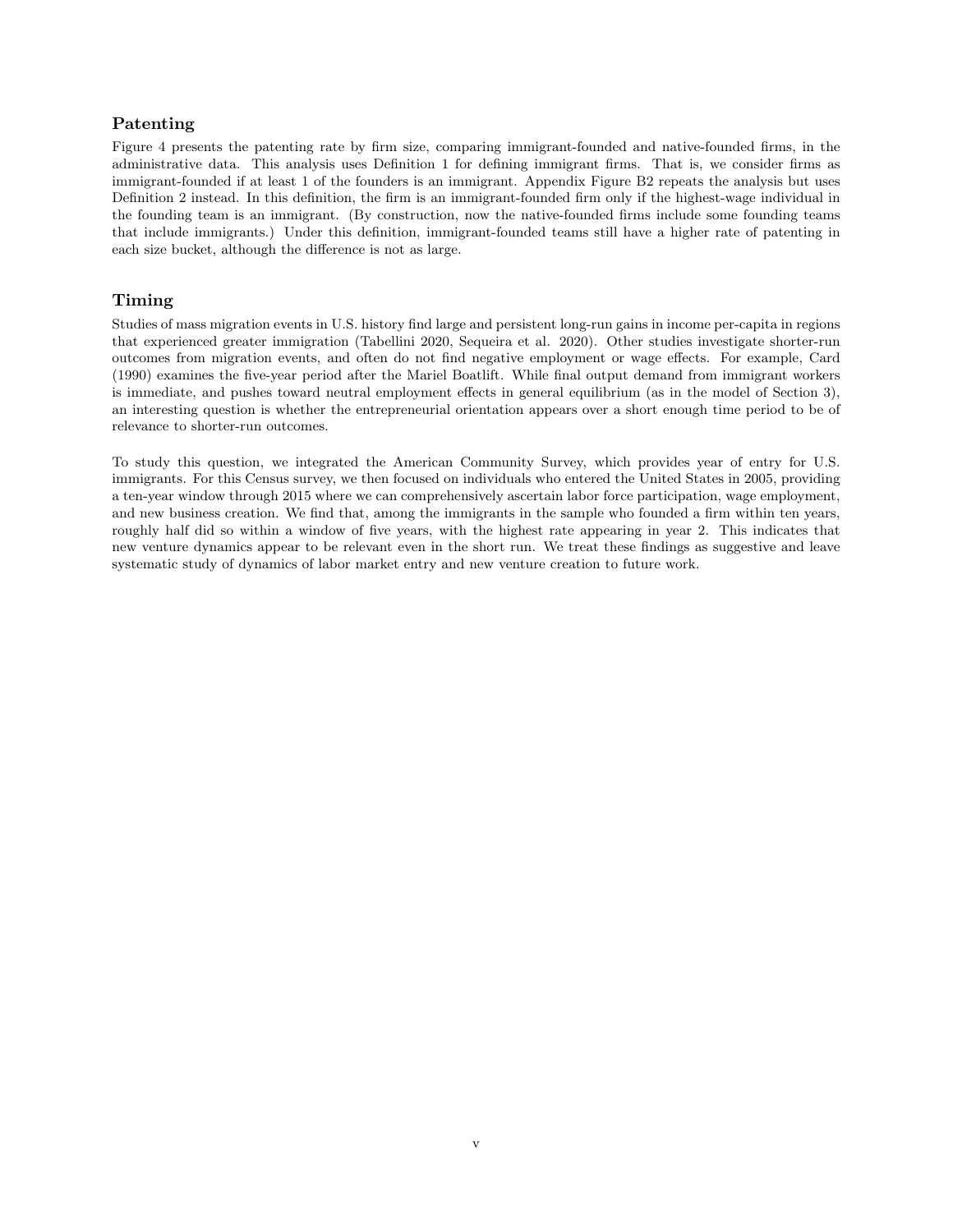Figure B1 Immigrant and Native-Born Entrepreneurship: Firm Size Distributions using the Fortune 500 firms founded post-1970



Notes: Each panel consider the firm size distribution, distinguishing between immigrant-founded and native-founded firms. The x-axis is the log of firm size measured as current total employment in the firm, using the 2017 Fortune 500. The y-axis is the log count of firms of a given size, with the count normalized by the population size for the relevant group (immigrant or native born). The population measure is an average of the immigrant or native-born population in the decade of founding, weighted by the number of firms founded in that decade. The plotted measures correspond to Corollary 2. Panel A counts a firm as immigrant-founded if any of the founders are immigrants (Definition 1 in the text). Panel B assigns firms to immigrant and non-immigrant proportionally based on the mix of immigrant and native-born founders of the initial business (Definition 3). Definition 2 is not available for the Fortune 500, as discussed in text.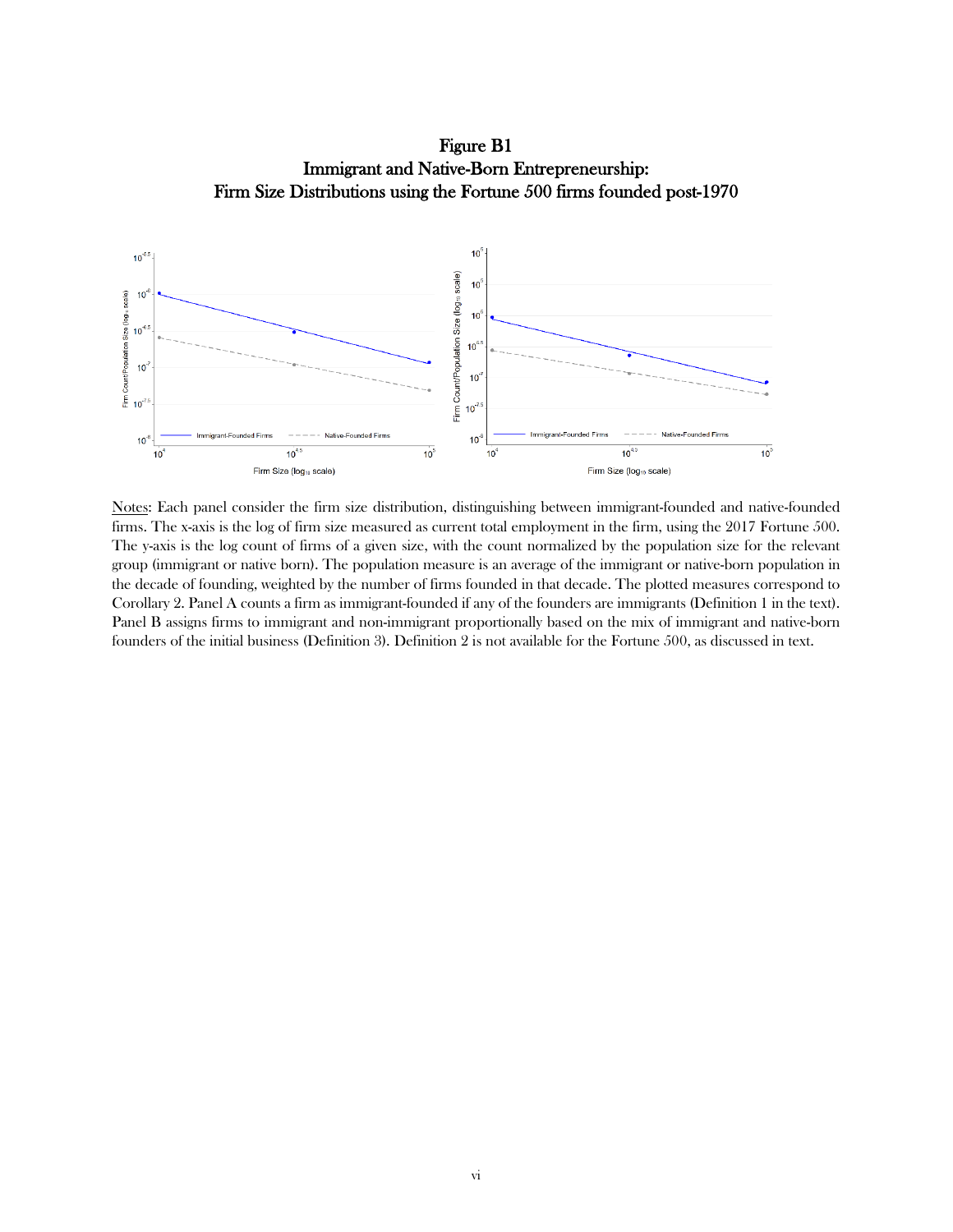Figure B2 Technology-Based Immigrant and Native-Born Entrepreneurship using Definition 2



Notes: Using W-2 and LBD data combined with patenting records from the USPTO, this figure shows the share of firms in each firm size bin that own at least one patent, distinguishing between native-founded versus immigrant-founded startups, for all firms in the US between 2005 and 2010. Immigrant-founded startups are identified using Definition 2, which equals 1 if the highest paid founder is foreign-born. Firms are grouped into five bins along the x-axis based on the number of employees five years after founding. The difference in firm size binning relative to Figure 4 is due to Census disclosure rules requiring the minimum number of firms represented in each cell.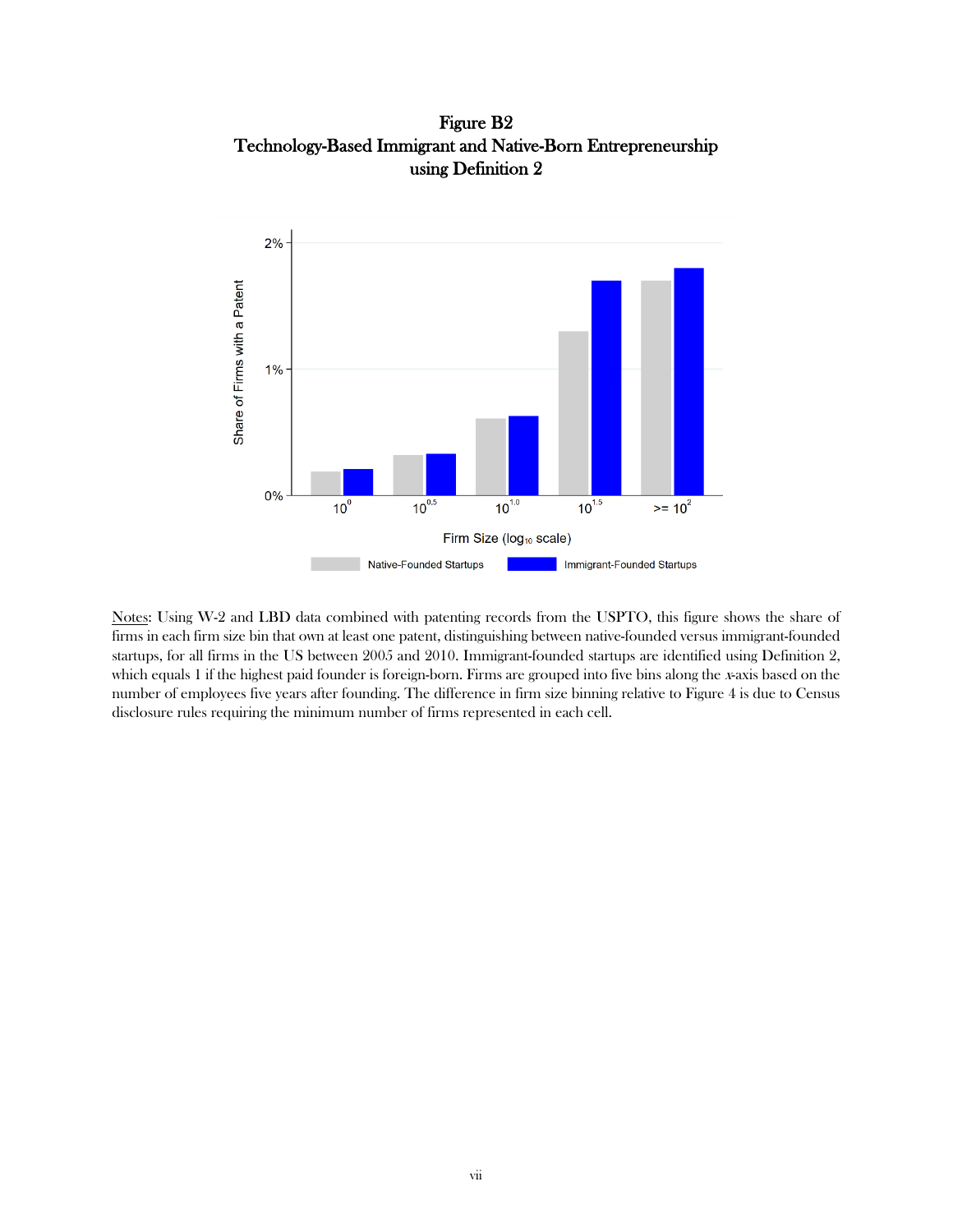Figure B3 OECD-Immigrant and Non-OECD Immigrant Entrepreneurship: Firm Size Distributions using Administrative Data



Notes: Each panel consider the firm size distribution, distinguishing between OECD immigrant-founded, non-OECD immigrant-founded, and native-founded firms, for all U.S. firms in the Longitudinal Business Database founded in the 2005-2010 period. The x-axis is the log of firm size measured as total employment in the firm five years after founding. The y-axis is the log count of firms of a given size, with the count normalized by the number of workers from the relevant population (immigrant or native born). The plotted measures correspond to Corollary 2. A firm as immigrant-founded if any of the founding team members are foreign born (Definition 1 in the text). Country of birth is used to identify OECD versus non-OECD immigrant founders.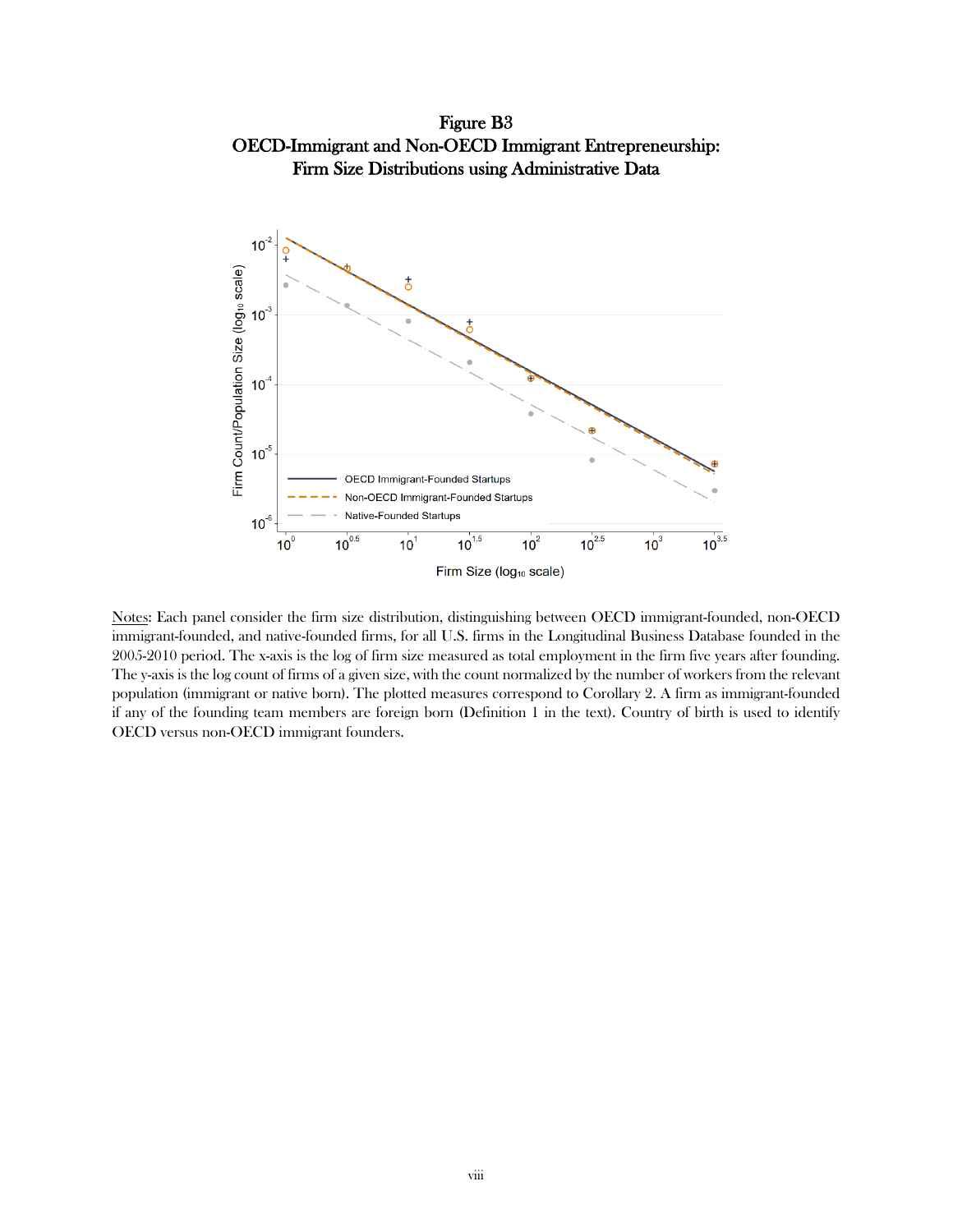|                                      | $DV = Ln(Annual Wages)$ |                       |            |                        |                       |                        |
|--------------------------------------|-------------------------|-----------------------|------------|------------------------|-----------------------|------------------------|
|                                      | (1)                     | (2)                   | (3)        | (4)                    | (5)                   | (6)                    |
| Immigrant-founded firm               | $0.041^{\cdots}$        | $0.045$ <sup>""</sup> | $-0.000$   | $-0.040$ <sup>""</sup> | $0.008$ <sup>""</sup> | $0.007$ <sup>""</sup>  |
|                                      | (0.001)                 | (0.001)               | (0.001)    | (0.001)                | (0.001)               | (0.001)                |
| Ln(Firm size)                        |                         |                       |            |                        |                       | $-0.029$ <sup>""</sup> |
|                                      |                         |                       |            |                        |                       | (0.000)                |
| Male                                 |                         |                       |            | 0.337                  | 0.245                 | 0.246                  |
|                                      |                         |                       |            | (0.001)                | (0.001)               | (0.001)                |
| Foreign born                         |                         |                       |            | $0.082$ <sup>""</sup>  | $0.124$ <sup>""</sup> | $0.121$ <sup>""</sup>  |
|                                      |                         |                       |            | (0.001)                | (0.001)               | (0.001)                |
| Constant                             | 8.761                   |                       |            |                        |                       |                        |
|                                      | (0.001)                 |                       |            |                        |                       |                        |
| Observations (Individuals)           | 14,640,000              | 14,640,000            | 14,640,000 | 14,640,000             | 14,640,000            | 14,640,000             |
| $\mathbf{R}^{\scriptscriptstyle{2}}$ | 0.000                   | 0.001                 | 0.010      | 0.131                  | 0.230                 | 0.231                  |
| <b>Individual Age Fixed Effects</b>  |                         |                       |            | <b>YES</b>             | <b>YES</b>            | <b>YES</b>             |
| Founding Year Fixed Effects          |                         | <b>YES</b>            | <b>YES</b> | <b>YES</b>             | <b>YES</b>            | <b>YES</b>             |
| <b>County Fixed Effects</b>          |                         |                       | <b>YES</b> | <b>YES</b>             | <b>YES</b>            | <b>YES</b>             |
| <b>NAICS-4 Fixed Effects</b>         |                         |                       |            |                        | <b>YES</b>            | <b>YES</b>             |

# Table B1: Wages at Immigrant versus Native-Founded Firms

Notes: This table shows a series of OLS regressions using log annual wages as the dependent variable. Sample consists of individuals employed by startups at five years after founding, distinguishing immigrant versus native-founded firms based on Definition 1. Standard errors in parentheses are clustered at the firm level. Constants are not reported for fixed effects regressions. Note that the constant in the first specification represents the mean of log wages, rather than the log of mean wage.  $\frac{m}{p}$  < 0.01,  $\frac{m}{p}$  < 0.05,  $\frac{m}{p}$  < 0.10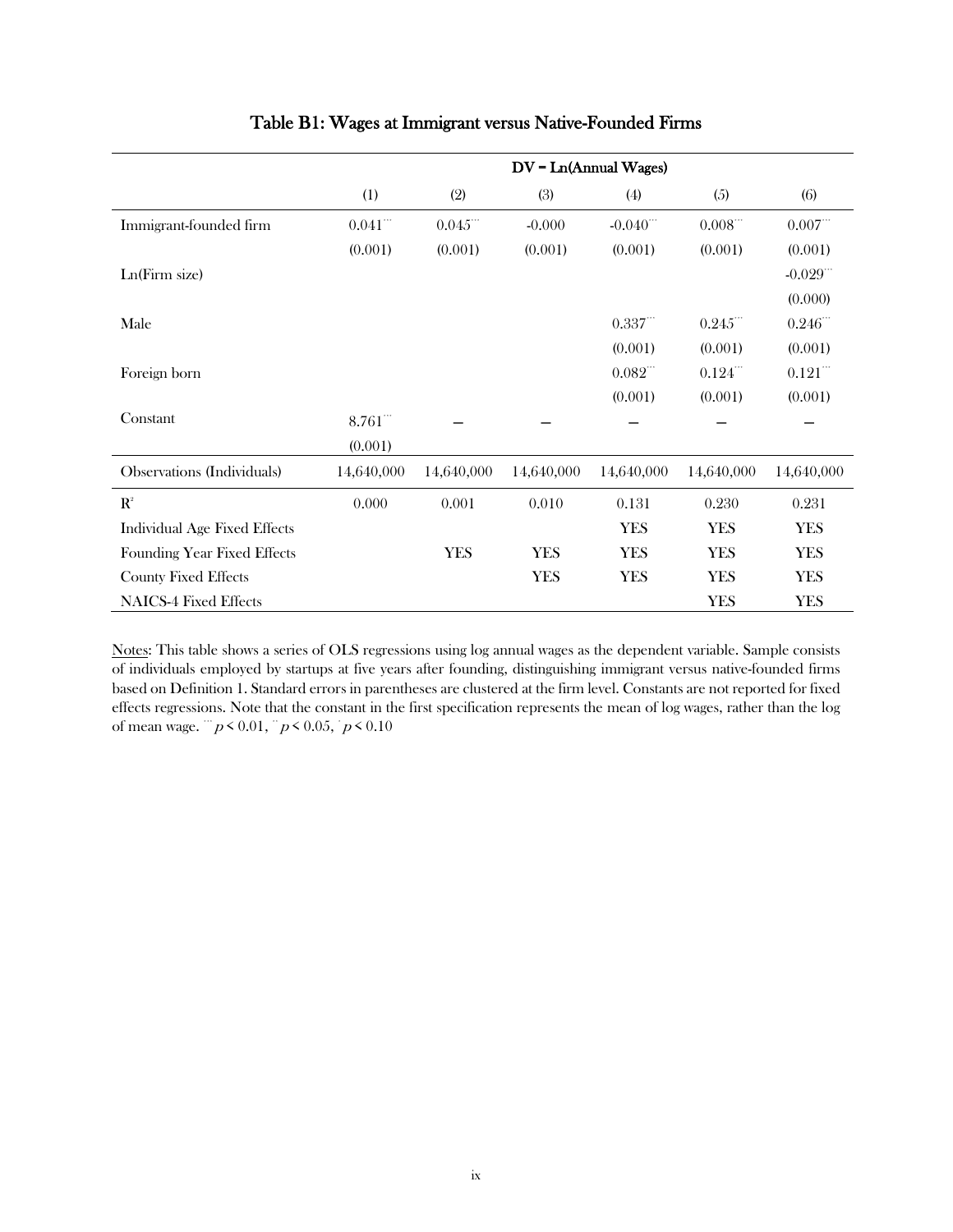|                                            | Definition 1    | Definition 2   |
|--------------------------------------------|-----------------|----------------|
| Administrative Data (5-Year Old Firms)     |                 |                |
| <b>Immigrant Founded</b>                   | 1.70<br>(.001)  | 1.78<br>(.002) |
| <b>Native Founded</b>                      | 1.76<br>(.0009) | 1.72<br>(.008) |
| <b>SBO</b> Data                            |                 |                |
| <b>Immigrant Founded</b>                   | 1.78<br>(.002)  | 1.78<br>(.005) |
| <b>Native Founded</b>                      | 1.78<br>(.002)  | 1.78<br>(.005) |
| Fortune 500                                |                 |                |
| <b>Immigrant Founded</b>                   | 1.35<br>(.036)  |                |
| <b>Native Founded</b>                      | 1.17<br>(.007)  |                |
| Administrative Data (All firms in the LBD) |                 | 1.74<br>(.003) |

# Table B2: Slope of Power Laws for Firm-size Distributions

Notes: The power law slope parameter and its standard error are calculated by maximum likelihood, following Appendix B in Newman (2005). The SBO data is the most appropriate sample for comparing the long-run firm size distribution between immigrant and non-immigrant founded firms. As a reference, the slope in the overall administrative data (the LBD) in the year 1.74 is provided in the last line of the table.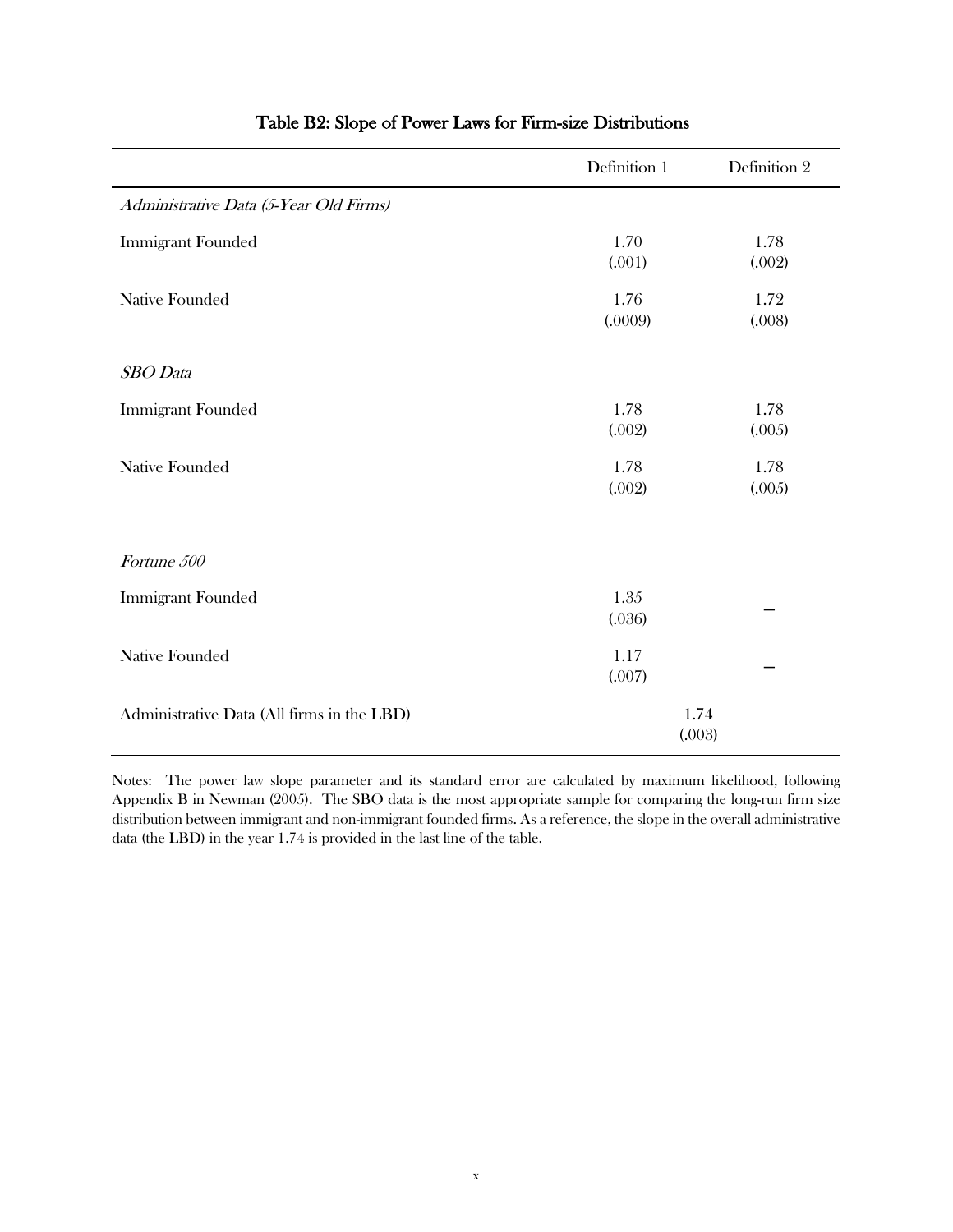# Appendix C: Proofs

### Proof of Proposition 1

This proof proceeds in two steps. First, we consider how a shift in  $f(a)$  influences the equilibrium  $a^*$ . Second, we consider how other equilibrium outcomes shift. To clarify the comparative statics, we will write  $f(a|\theta)$ , where  $\theta$  is a parameter that affects the distribution of entrepreneurial talent. In particular,  $\theta$  can be the fraction of immigrants in the economy. Equilibrium outcomes will in general be functions of  $\theta$ .

## Comparative Statics on  $a^*$

To begin, we look at  $a^*$ . There are two key equations to develop the relevant comparative statics. The first equation comes from the free entry condition to entrepreneurship, defining a threshold value of entrepreneurial talent at which people start firms as opposed to being workers. This relationship is (4)

$$
w = a^* (1 - \beta)^{1 - \beta} \beta^{\beta}
$$

indicating that there is a monotonically increasing relationship  $w(a^*)$ .

The second equation comes from the resource constraint, which tells us that the number of entrepreneurs  $(E)$  and the number of workers  $(L)$  must add up to the total number of people, N. Given the distribution  $f(a|\theta)$ , we can then write the mapping between the threshold value for founding a firm,  $a^*$ , and the number of entrepreneurs as in (5)

$$
\frac{E^*}{N} = \int_{a^*}^{\infty} f(a_i | \theta) da_i
$$

where we are using the fact that anyone with  $a_i \geq a^*$  will start a firm (because income as a founder then exceeds income as a worker).

Similarly, the number of workers at a given firm is  $l_i^* = \left(\frac{\beta a_i}{w}\right)^{\frac{1}{1-\beta}}$ , where  $a_i$  is the acumen of the founder. Integrating across all firms we have the total labor force  $L^*$ . We can then write that the resource constraint,  $\frac{E^*}{N} + \frac{L^*}{N} = 1$ , as

$$
\int_{a^*}^{\infty} \left[ 1 + \left( \frac{\beta}{w} \right)^{\frac{1}{1-\beta}} a_i^{\frac{1}{1-\beta}} \right] f(a_i | \theta) da_i = 1 \tag{12}
$$

This gives us our second function for  $w(a^*)$ . Using the entrepreneurial entry condition, (4), we can then rewrite this resource constraint to eliminate the wage and put everything in terms of  $a^*$ . Namely,

$$
\int_{a^*}^{\infty} \left[1 + \frac{\beta}{1-\beta} \left(\frac{a_i}{a^*}\right)^{\frac{1}{1-\beta}}\right] f\left(a_i|\theta\right) da_i = 1\tag{13}
$$

To interpret this expression, note that we are counting up the number of people at each firm, which must sum to all the people in the economy. We have divided by  $N$  so we are counting people in terms of fractions of the population. The term in square brackets is the number of people associated with a given firm. The 1 in square brackets is the entrepreneur—every firm has 1 entrepreneur. The second term in square brackets,  $\frac{\beta}{1-\beta} \left( \frac{a_i}{a^*} \right)^{\frac{1}{1-\beta}}$ , is the number of workers at that firm, which is increasing in the acumen of the entrepreneur. The  $f(a_i)$  then gives the mass of the founder population associated with that firm.

The core result is then seen directly. By inspection, the term in square brackets is strictly positive. Therefore, if you increase the mass of  $f(a_i)$  for all points  $a_i > a^*$ , then the value of the integral would rise. The only way for the integral value to remain constant is therefore for  $a^*$  to rise. And if  $a^*$  rises, then the wage has to rise, per (4).

More formally, one can takes the comparative statics for  $a^*(\theta)$  using Leibniz's Rule. Differentiating (13) with respect to  $\theta$ , we find that

$$
a^{*'}(\theta) = \frac{1-\beta}{f(a^*(\theta)) + \frac{1}{a^*(\theta)}\frac{L^*}{N}} \int_{a^*(\theta)}^{\infty} \left[1 + \frac{\beta}{1-\beta} \left(\frac{a_i}{a^*(\theta)}\right)^{\frac{1}{1-\beta}}\right] \frac{df(a_i|\theta)}{d\theta} da_i
$$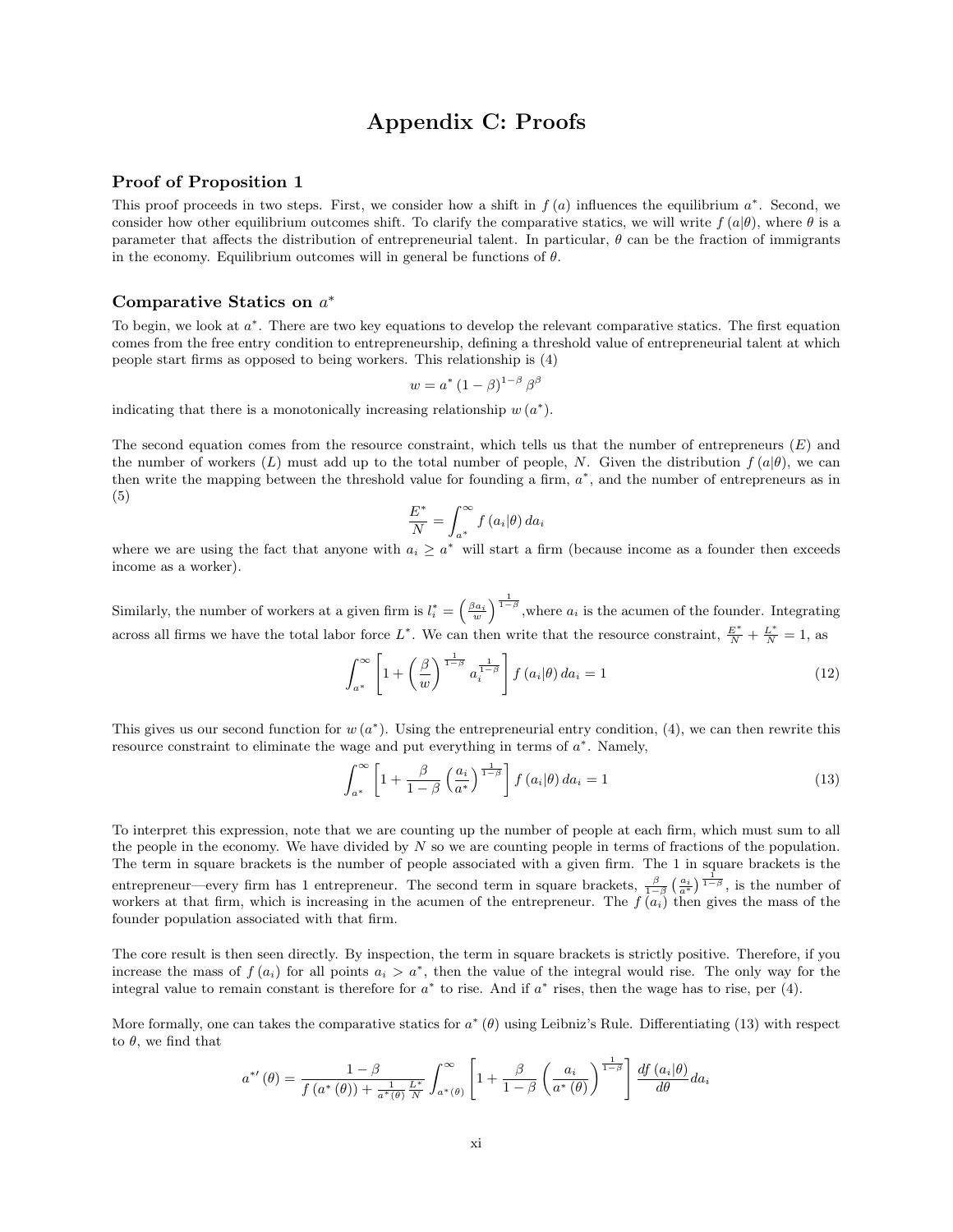By inspection, the sign of  $a^{*'}(\theta)$  depends on the sign of the integral. One can then generate necessary and sufficient conditions for the comparative statics by evaluating the integral for known probability distributions and shifts in these distribution. However, since the term in square brackets is strictly positive, we can also develop simple sufficient conditions that generalize across  $f(a)$ . In particular, consider the comparative static on the share of immigrants in the economy, defined as  $\theta = n_1 = N_1/N$ . The population distribution of entrepreneurial acumen is  $f(a_i)$  $(1 - n_1) f_0(a_i) + n_1 f_1(a_i)$  and thus

$$
\frac{df (a_i|n_1)}{dn_1} = f_1 (a_i) - f_0 (a_i)
$$

It then follows that

$$
a^{*'}(n_1) > 0 \text{ if } f_1(a_i) > f_0(a_i) \text{ for all } a_i \ge a^*
$$
  

$$
a^{*'}(n_1) = 0 \text{ if } f_1(a_i) = f_0(a_i) \text{ for all } a_i \ge a^*
$$
  

$$
a^{*'}(n_1) < 0 \text{ if } f_1(a_i) < f_0(a_i) \text{ for all } a_i \ge a^*
$$

which correspond to the three cases in the text and the first part of Proposition 1, as was to be shown.

The comparative statics on other equilibrium quantities are then as follows.

## Comparative Statics on  $w^*$

From (4), the equilibrium wage  $w^*$  is monotonically increasing in  $a^*$ . Hence, the effect of increased immigration on equilibrium wages has the same sign as the comparative statics for  $a^*$ , as was to be shown.

## Comparative Statics on  $Y^*/N$

From the income side, we can write GDP per capita,  $y = Y/N$ , as

$$
y = \int_{a_m}^{a^*} wf(a_i)da_i + \int_{a^*}^{\infty} \pi_i f(a_i)da_i
$$

Using Leibniz's rule, we have

$$
\frac{\partial y}{\partial \theta} = \frac{\partial w}{\partial \theta} \int_{a_m}^{a^*} f(a_i) da_i + w \int_{a_m}^{a^*} \frac{\partial f(a_i)}{\partial \theta} da_i + w f(a^*) \frac{\partial a^*}{\partial \theta} \n+ \int_{a^*}^{\infty} \frac{\partial \pi_i}{\partial \theta} f(a_i) da_i + \int_{a^*}^{\infty} \pi_i \frac{\partial f(a_i)}{\partial \theta} da_i - \pi(a^*) f(a^*) \frac{\partial a^*}{\partial \theta}
$$

Noting that  $w = \pi(a^*)$ , the third and sixth terms cancel. Further, the first and the fourth terms will also cancel. In particular, the first term solves as

$$
\frac{\partial w}{\partial \theta} \int_{a_m}^{a^*} f(a_i) da_i = \frac{\partial w}{\partial \theta} \frac{L^*}{N}
$$

For the fourth term, from the envelope theorem we have  $\frac{\partial \pi_i^*}{\partial \theta} = -l_i^* \frac{\partial w}{\partial \theta}$ . This integral thus solves as

$$
\int_{a^*}^{\infty} \frac{\partial \pi_i}{\partial \theta} f(a_i) da_i = -\frac{\partial w}{\partial \theta} \frac{L^*}{N}
$$

which cancels with the first integral.

The comparative statics on income per capita thus simplify to

$$
\frac{\partial y}{\partial \theta} = w \int_{a_m}^{a^*} \frac{\partial f(a_i)}{\partial \theta} da_i + \int_{a^*}^{\infty} \pi_i \frac{\partial f(a_i)}{\partial \theta} da_i
$$

Now, consider the case of a right shift in the distribution  $f(a_i)$ , where  $\frac{\partial f(a_i)}{\partial \theta} > 0$  for all  $a_i \geq a^*$ . Noting that  $\pi_i(a^*) = w$  and  $\pi_i > w$  for all  $a_i > a^*$ , it follows that,

$$
\int_{a^*}^{\infty} \pi_i \frac{\partial f(a_i)}{\partial \theta} da_i > \int_{a^*}^{\infty} w \frac{\partial f(a_i)}{\partial \theta} da_i
$$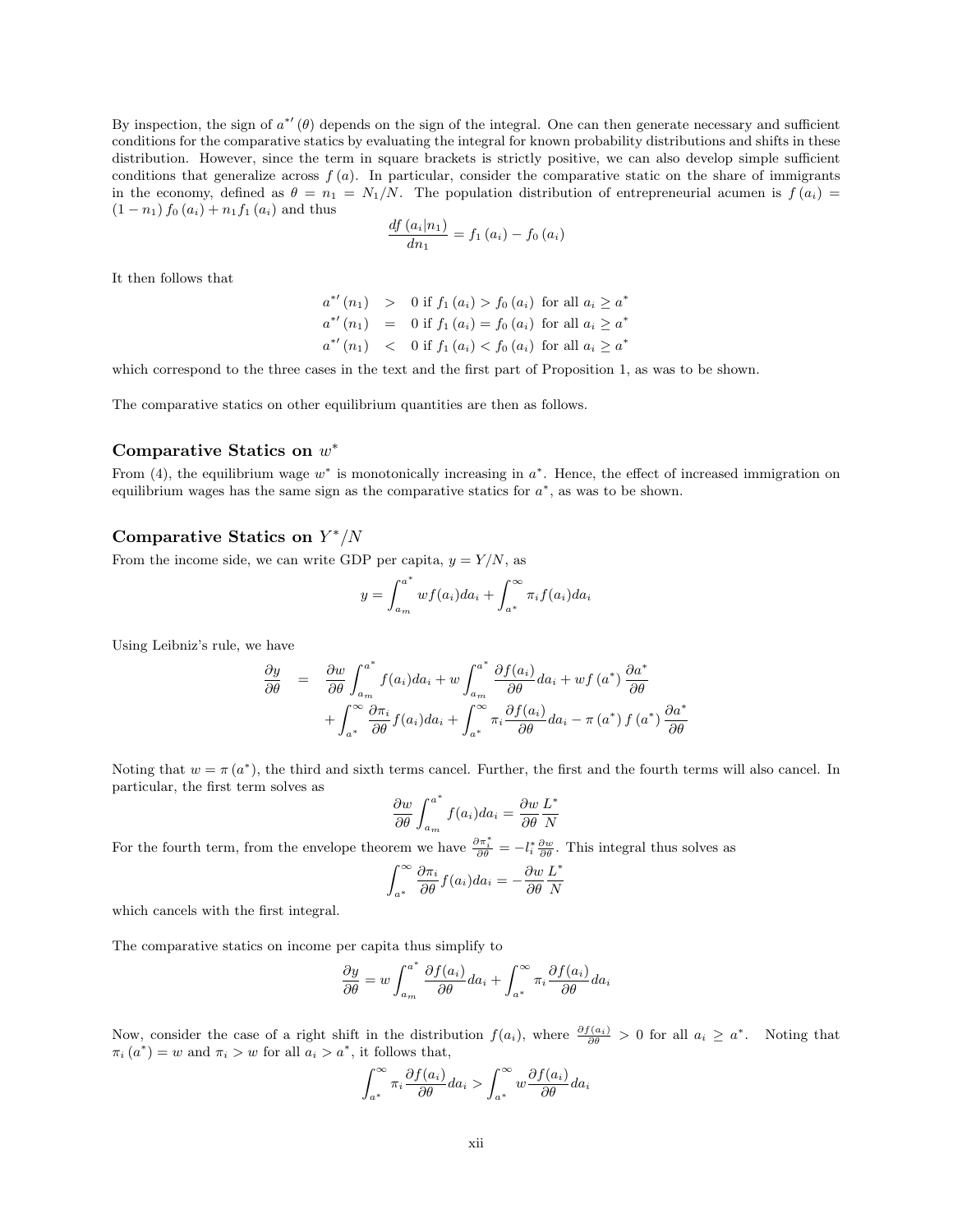and therefore

$$
\frac{\partial y}{\partial \theta} > w \int_{a_m}^{a^*} \frac{\partial f(a_i)}{\partial \theta} da_i + w \int_{a^*}^{\infty} \frac{\partial f(a_i)}{\partial \theta} da_i = w \int_{a_m}^{\infty} \frac{\partial f(a_i)}{\partial \theta} da_i = 0
$$

Thus income per-capita is increasing with a right shift in the distribution of entrepreneurial acumen, as was to be shown. Similar reasoning gives the other two cases.

### Comparative Statics on Π∗/N

The equilibrium profit rate is such that  $\Pi/Y = 1 - \beta$ . Thus comparative statics for profits per capita follow the direction as the comparative statics for income per capita, which are shown above.

#### Proof of Corollary 1

Define the total number of jobs created by a given group j as  $M_i$ . This count is the total number of founders from that group,  $E_j^*$ , plus the total number of wage workers in the firms these founders create, which we define as  $L^{j^*}$ . We are interested in whether  $M_j$  exceeds the population size of the group,  $N_j$ . We have

$$
M_{j} = E_{j}^{*} + L^{j*} = N_{j} \int_{a^{*}}^{\infty} f_{j}(a_{i}) da_{i} + N_{j} \int_{a^{*}}^{\infty} l_{i}^{*}(a_{i}) f_{j}(a_{i}) da_{i}.
$$
  
=  $N_{j} \int_{a^{*}}^{\infty} [1 + l_{i}^{*}(a_{i})] f_{j}(a_{i}) da_{i}$ 

Comparing immigrants and the native born, we have

$$
\frac{M_{1}}{N_{1}} - \frac{M_{0}}{N_{0}} = \int_{a^{*}}^{\infty} [1 + l_{i}^{*}(a_{i})] (f_{1}(a_{i}) - f_{0}(a_{i})) da_{i}
$$

By inspection, the integral is zero in case 1, less than zero in case 2, and greater than zero in case 3. Taking case 3, we have  $M_1/N_1 > M_0/N_0$ . Combining this with the population constraint  $M_0 + M_1 = N_0 + N_1$  (total employment equals total population), it follows that  $M_0/N_0 < 1$  and  $M_1/N_1 > 1$  in case 3. Following this logic similarly for each case gives

$$
M_1 = N_1
$$
 in case 1.  

$$
M_1 < N_1
$$
 in case 2.  

$$
M_1 > N_1
$$
 in case 3.

as was to be shown.

#### Proof of Corollary 2

The firm size distribution within a given group follows from the founder acumen distribution,  $f_j(a)$ , and the relationship between founder acumen and firm size. From profit maximization, firm size is monotonically increasing in founder acumen. Specifically, a firm's employment is

$$
l_i^* = \left(\frac{\beta a_i}{w}\right)^{\frac{1}{1-\beta}} = \frac{\beta}{1-\beta} \left(\frac{a_i}{a^*}\right)^{\frac{1}{1-\beta}}
$$
(14)

where  $a_i \geq a^*$ .

Let the firm size distribution for group j be  $g_j(l_i^*)$ . Consider the case where  $a < a_{max}$ . Using the change-in-variables rule, the firm size distribution relates to the acumen distribution as

$$
g_j(l_i^*) = \left| \frac{da_i(l_i^*)}{dl_i^*} \right| f_j(a_i(l_i^*) | a_i \ge a^*)
$$
\n(15)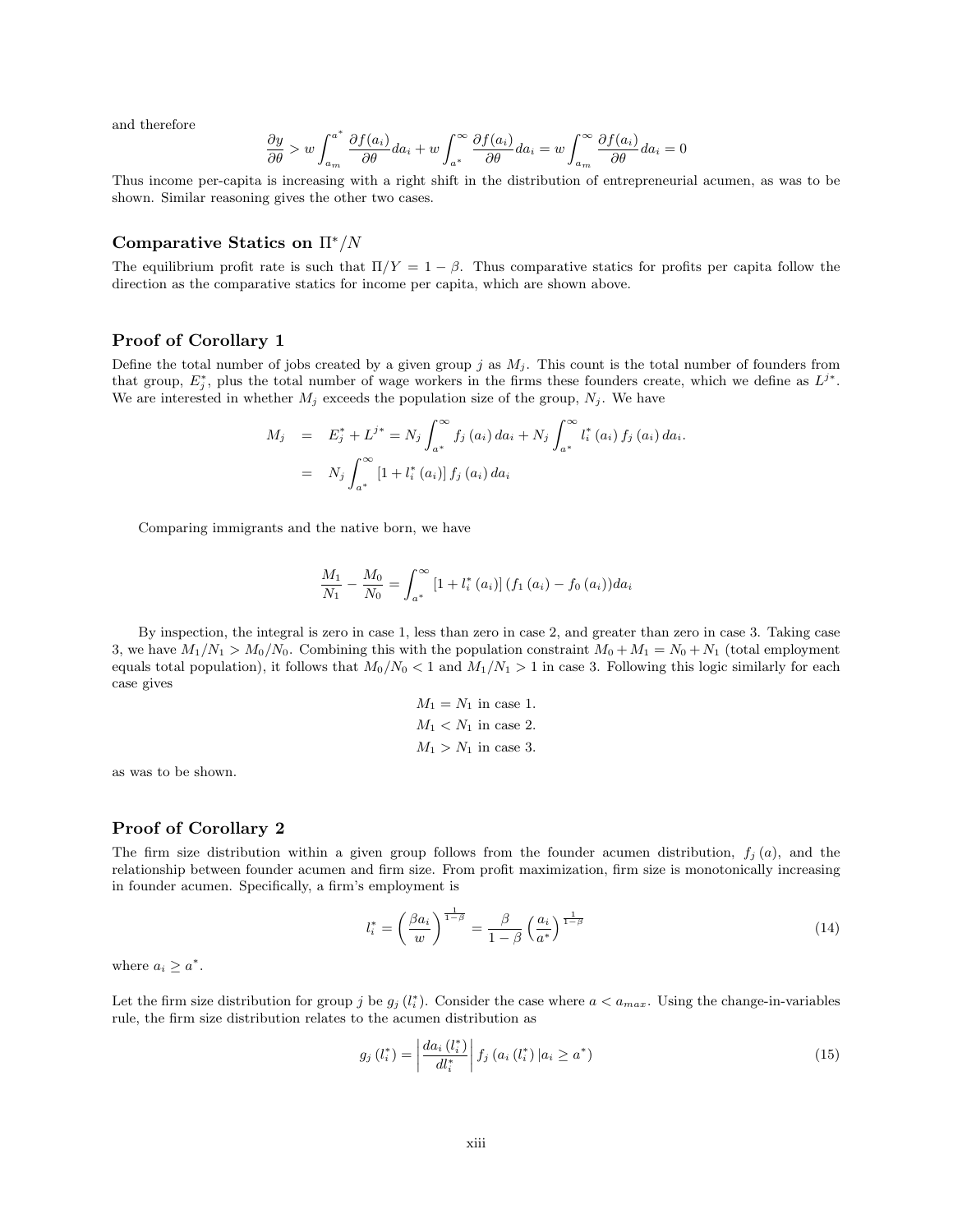The first term in (15) is as follows. Inverting the monotonic relationship (14), we have

$$
a_i(l_i^*) = a^* \left(\frac{1-\beta}{\beta}\right)^{1-\beta} (l_i^*)^{1-\beta}.
$$
\n(16)

and the slope of acumen with firm size is then

$$
\frac{da_i(l_i^*)}{dl_i^*} = (1 - \beta) \frac{a_i(l_i^*)}{l_i^*}.
$$
\n(17)

The second term in  $(15)$  is, from  $(3)$ ,

$$
f_j\left(a_i\left(l_i^*\right)|a_i \ge a^*\right) = \frac{1}{E_j^*/N_j} \begin{cases} \gamma_j a_j^{\gamma_j}/a_i\left(l_i^*\right)^{\gamma_j+1} & \text{if } a_j \le a_i\left(l_i^*\right) < a_{max} \\ \left(a_j/a_{max}\right)^{\gamma_j} & \text{if } a_i\left(l_i^*\right) = a_{max} \end{cases} \tag{18}
$$

where  $E_j^*/N_j$  is the population share of founders – the total mass of  $f_j(a_i)$  above  $a^*$ , which is

$$
\frac{E_j^*}{N_j} = \left(\frac{a_j}{a^*}\right)^{\gamma_j} \tag{19}
$$

Using (16), (17), (18), and (19) in (15) produces

$$
g_j(l_i^*) = \gamma_j (1 - \beta) \left( \frac{1 - \beta}{\beta} \right)^{1 - \beta} (l_i^*)^{-\gamma_j (1 - \beta) - 1}
$$

Taking logs and differentiating produces the slope

$$
s_j = \frac{d \log g_j(l_i^*)}{d \log l_i^*} = -\gamma_j (1 - \beta) - 1
$$
\n(20)

Scaling the firm size distribution by any constant produces the same power law slope in logs. Specifically, noting that the total number of entrepreneurs from this group is  $E_j^*$ , it follows that the frequency count of firms  $(c_j(l_i^*) = E_j^* g_j(l_i^*))$ and the frequency count normalized by the group population size  $(c_j(l_i^*)/N_j)$  will also have this same power law slope in firm size, as was to be shown.

#### Proof of Corollary 3

Consider the equilibrium rate of entrepreneurship within a given group. We have

$$
e_j^* = \frac{E_j^*}{N_j} = \int_{a^*}^{\infty} f_j(a) \, da.
$$

For the Pareto distributions, (3), with  $\gamma_j = \gamma$  this integrates as

$$
e_j^* = \left(\frac{a_j}{a^*}\right)^\gamma.
$$

It follows directly that the ratio  $e_1^*/e_0^*$  is given by (8), as was to be shown.

Now consider the equilibrium wage. From the entrepreneurial entry condition (4) the equilibrium wage is linearly related to  $a^*$ , so we will first consider comparative statics in terms of  $a^*$ .

Take the general result in (13), which is the population resource constraint expressed by adding up the workers and founders over all firms. To perform this integral, note that the joint distribution of acumen in the relevant region for the whole population is

$$
f(a) = \begin{cases} \gamma a_m^{\gamma}/a^{\gamma+1} & \text{if } a^* \le a < a_{max} \\ (a_m/a_{max})^{\gamma} & \text{if } a = a_{max} \end{cases}
$$
 (21)

where the Pareto scale parameter is  $a_m = (a_0^{\gamma} n_0 + a_1^{\gamma} n_1)^{1/\gamma}$ . "iii Performing the integral (13) using this populationwide acumen distribution provides the following implicit expression for  $a^*$ ,

$$
1 = \left(\frac{a_m}{a^*}\right)^{\gamma} + \frac{\frac{\beta}{1-\beta}}{1-\gamma(1-\beta)} \left(\frac{a_m}{a^*}\right)^{\gamma} \left(\left(\frac{a_{max}}{a^*}\right)^{\frac{1}{1-\beta}-\gamma} - \gamma(1-\beta)\right)
$$
(22)

<sup>&</sup>lt;sup>viii</sup>Note that this population-wide acumen distribution makes the empirically relevant and natural assumption that there is entrepreneurial entry from both immigrants and the native-born; i.e.,  $a^* \ge a_j$  for both sub-populations.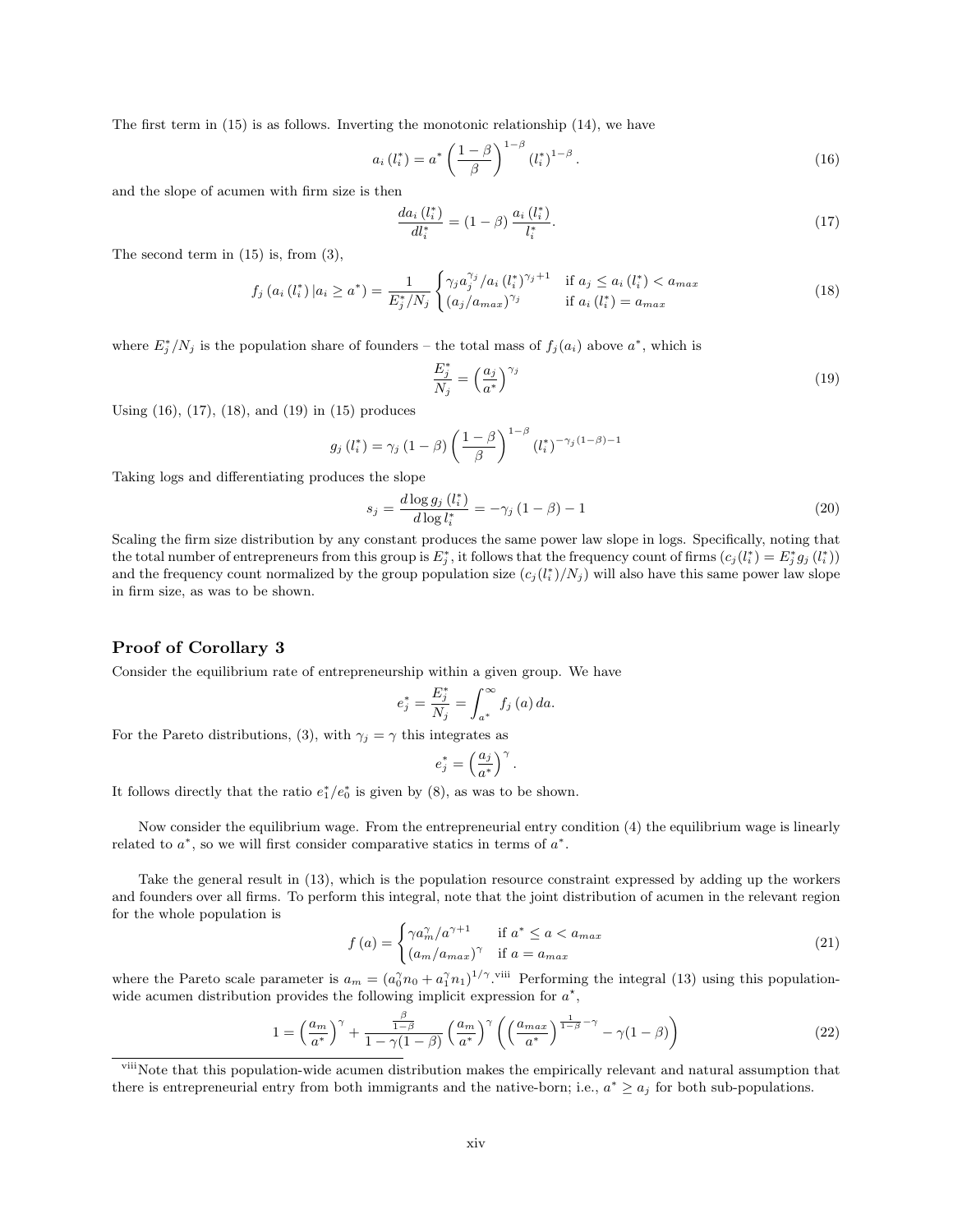We can then perform comparative statics that depend on how this expression behaves as  $a_{max}$  becomes large.

Case 1. If  $\gamma > \frac{1}{1-\beta}$ , then the  $a_{max}$  term disappears as  $a_{max}$  becomes large. This leads to the explicit solution for  $a^*$ where

$$
a^* = a_m \left(\frac{1-\gamma}{1-\gamma(1-\beta)}\right)^{1/\gamma} \tag{23}
$$

Case 2. If  $\gamma = \frac{1}{1-\beta}$ , then for any  $a_{max}$  the expression (22) becomes

$$
a^* = a_m \left(\frac{1}{1-\beta}\right)^{1/\gamma} \tag{24}
$$

Case 3. If  $\gamma < \frac{1}{1-\beta}$ , then the  $a_{max}$  term grows large as  $a_{max}$  becomes large. It follows in (22) that the term  $\left(\frac{a_m}{a^*}\right)^{\gamma}$ must go to zero. Thus for large  $a_{max}$  we can rearrange (22) as

$$
a^* \approx \frac{\frac{\beta}{1-\beta}}{1-\gamma(1-\beta)} a_m^{\gamma(1-\beta)} a_{max}^{\gamma(1-\beta)-1}
$$
\n(25)

Using the entrepreneurial entry condition (4) and the chain rule, we have

$$
\frac{d \log w^*}{dn_1} = \frac{d \log a^*}{da_m} \frac{d \log a_m}{dn_1} \tag{26}
$$

which is straightforward to compute for the three cases and the definition of  $a_m$  above, producing (9) in Corollary 3.

Finally, noting that the labor share of income is  $\beta = w^*L/Y^*$ , it follows that equilibrium GDP per capita follows the same comparative statics in  $n_1$  as the wage.